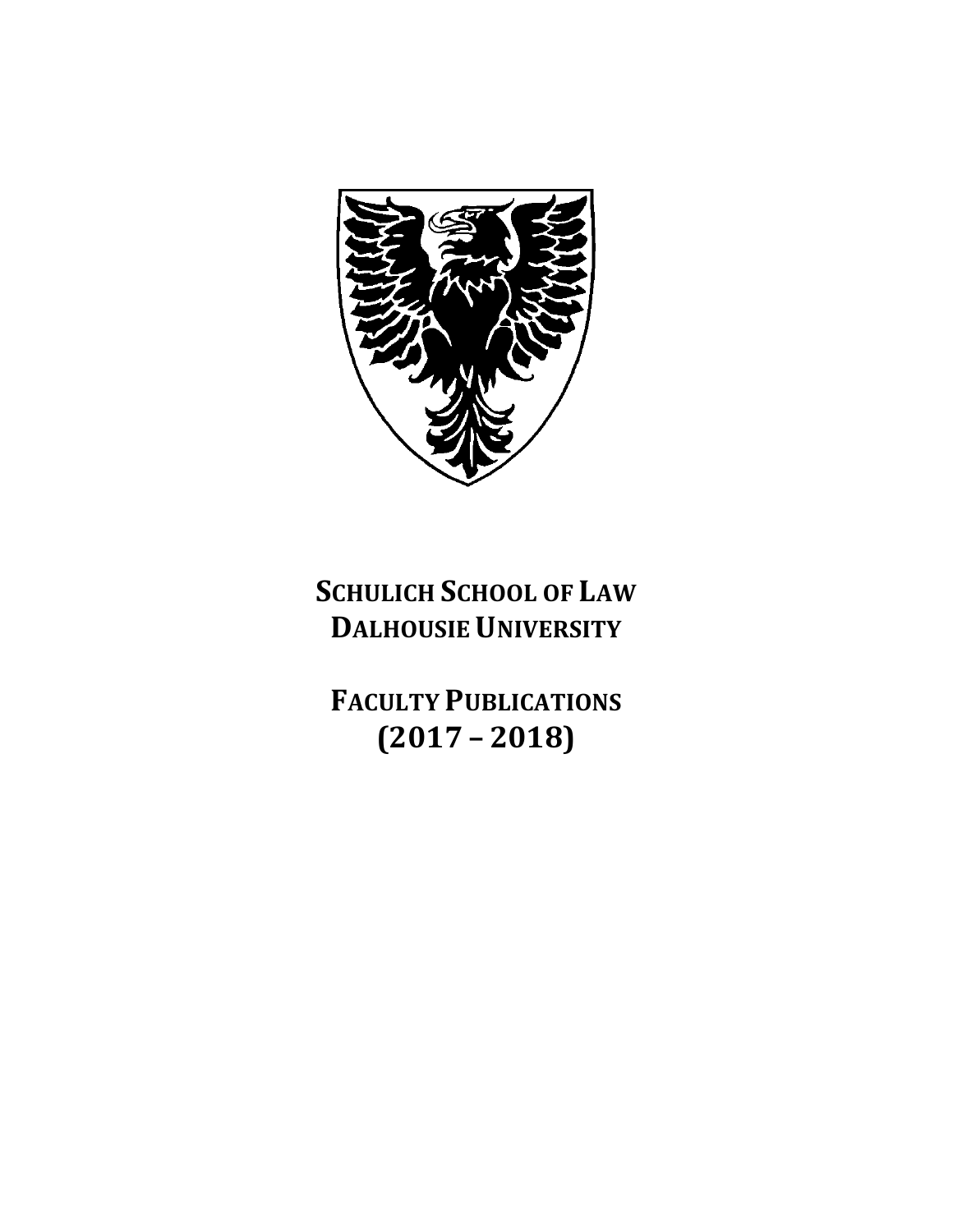# **Dalhousie Law Faculty Publications (2017 – 2018)**

#### **Olabisi Akinkugbe -**

- "Informal Networks of Corruption: Assessing the Challenges for Public Sector Whistleblowing in Nigeria" (2018) Jindal Global Law Review, pp. 1-18 (Special Issue on "New Governance Strategies for Preventing Corruption: Law, Theory and Practice") **(R)**
- "Recalibrating Nigeria's Whistleblowing Policy: An urgent plea for a comprehensive whistleblower protection legislation", University of Pretoria, Faculty of Law, *AfricLaw Blog*, 18 October 2017.

#### **Jamie Baxter -**

- "Access to Justice" in Woolley et al., eds., Lawyers' Ethics and Professional Regulation, 3rd ed. (Markham: LexisNexis, 2017)
- "Leadership, Law and Development" (2018) Law and Development Review (ahead of print) doi:<https://doi.org/10.1515/ldr-2018-0046> **(R)**

# **Kim Brooks –**

- "Welcome to the Revolution" in Reflections of Canada: Illuminating our Opportunities and Challenges at 150+ Years (Peter Wall Institute for Advanced Studies: University of British Columbia, 2017) 53 – 56. **(R)**
- "Legal Interpretation of Tax Law: Canada" in Legal Interpretation of Tax Law, 2nd ed. Robert van Brederode and Richard Krever, eds. (The Netherlands: Kluwer Law International, 2017), chapter 4 (75 - 98).

#### **Book/Article Reviews**

#### *Canadian Tax Journal* (2018) 66(2):

- Allison Christians, "Trust in the Tax System: The Problem of Lobbying"
- Graeme Cooper, "The Unconvincing Case for 25%"
- Michael Littlewood and Craig Elliffe, eds., Capital Gains Taxation: A Comparative Analysis of Key Issues
- Heather Field, "A Taxonomy for Tax Loopholes"
- Christiana Panayi, "The Europeanization of Good Tax Governance"
- Martin Hearson, "The UK's Tax Treaties with Developing Countries During the 1970s"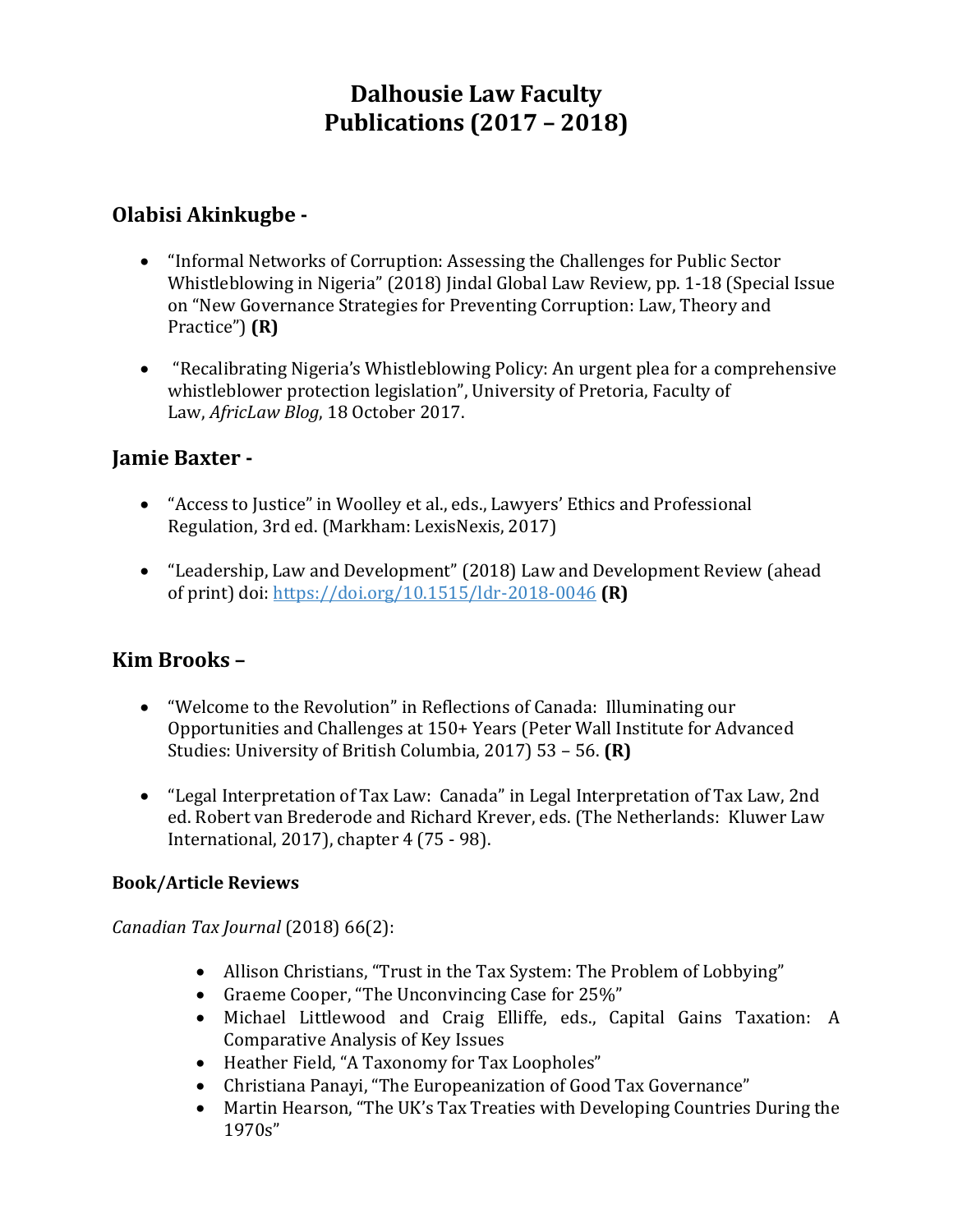- Eduardo Baistrocchi, ed., A Global Analysis of Tax Treaty Disputes
- Michael Lang et al., eds., The UN Model Convention and Its Relevance for the Global Tax Treaty Network

*Canadian Tax Journal* (2017) 65(2):

- Jinyan Li, *International Taxation in China: A Contextualized Analysis*
- Sas Ansari and Lorne Sossin, "Legitimate Expectations in Canada: Soft Law and Tax Administration"
- David Kerzner and David Chodikoff, *International Tax Evasion in the Global Information Age*
- Carlo Garbarino, *Judicial Interpretation of Tax Treaties: The Use of the OECD Commentary*
- Angharad Miller, *Taxing Cross-Border Services: Current Worldwide Practices and the Need for Change*
- Lisa Philipps, "Registered Savings Plans and the Making of Middle-Class Canada: Toward a Performative Theory of Tax Policy"

#### **Aldo Chircop –**

- (with M. McConnell & Scott Coffen-Smout), eds., Ocean Yearbook, vol. 32 (Leiden: Nijhoff, 2018).
- (with C. Aporta, S. C. Kane) (2018). "Shipping Corridors through the Inuit Homeland." Limn Issue 10 <https://limn.it/articles/shipping-corridors-throughthe-inuithomeland. **(R)**
- (2018). "Chapter 8: IMO's Work on Environmental Protection and Global Ocean Governance." In David Attard (gen ed), The IMLI Treatise on Ocean Governance, vol III (Rosalie Balkin and Donald Greig, vol eds). Oxford University Press. 172- 204 **(R)**
- (2017). "Places of Refuge for Ships: Can the Coastal State's Responsibility Be Engaged?" In L. I. Athanassiou, ed., Maritime Safety and Security: Legal Implications to Ships, Cargo and the Human Element. Piraeus Bar Association. 39-63.
- (2017). "The International Maritime Law Response to Climate Change: The Quest for the Shipping Industry's 'Fair Share' of GHG Emissions Reduction." In G. Xue & J. Zheng, eds. The Law of the Sea and Emerging Issues. China Democracy and Legal System Publishing House. 3-19.
- (2017). "The IMO, its Role under UNCLOS and its Polar Shipping Regulation." In R. Beckman et al., eds., Governance of Arctic Shipping - Balancing Rights and Interests of Arctic States and User States. Brill. 107-143. **(R)**
- (2017). "The Arctic and Ongoing Polar Shipping Regulation." Editorial. 23 Journal of International Maritime Law 321-323. **(R)**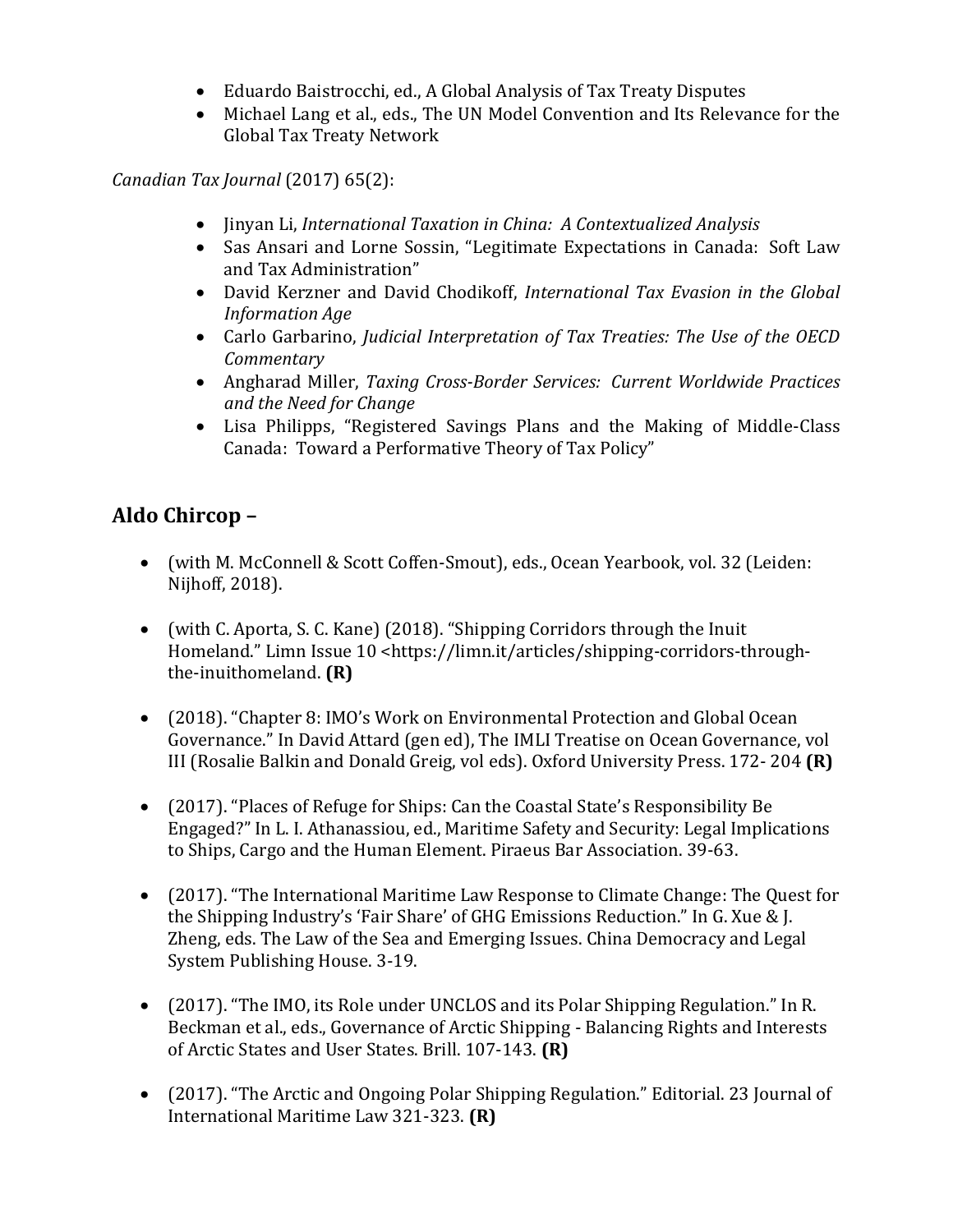- (2017). "Testing International Legal Regimes: The Advent of Automated Commercial Vessels." 60 German Yearbook of International Law 1-31. **(R)**
- Chircop & M. Doelle (2018). "The Shipping Industry Could Move from Laggard to Leader on Greenhouse Gas Emissions." Centre for International Governance Innovation, [<https://www.cigionline.org/articles/shipping-industry-could-move](https://www.cigionline.org/articles/shipping-industry-could-move-laggard-leader-greenhouse-gas-emissions)[laggard-leader-greenhouse-gas-emissions>](https://www.cigionline.org/articles/shipping-industry-could-move-laggard-leader-greenhouse-gas-emissions).
- Chircop & M. Doelle (2017). "Is the Shipping Industry Doing Its Fair Share in the Global Response to Climate Change?" Centre for International Governance Innovation, [<https://www.cigionline.org/articles/shipping-industry-doing-its-fair](https://www.cigionline.org/articles/shipping-industry-doing-its-fair-share-global-response-climate-change)[share-global-response-climate-change>](https://www.cigionline.org/articles/shipping-industry-doing-its-fair-share-global-response-climate-change).

#### **Stephen Coughlan –**

- (with Don Stuart), *Learning Canadian Criminal Law* (14<sup>th</sup> ed.) (Toronto: Carswell, 2018)
- (with Michelle Lawrence and Rob Currie), *Annual Review of Criminal Law 2016* (Toronto: Carswell, 2017) (I wrote three of the five chapters)
- Patterns in the *Jordan* Case Law One Year after *Cody*" (2018) 42 CR (7<sup>th</sup>) 342
- "Believing the Best of Others: The Jurisprudence of Justice Thomas Cromwell" in Stephen Aylward and Pam Hrick, *In Furtherance of Justice: The Judicial Life of Thomas A Cromwell* (Toronto: LexisNexis, 2017) [also published in (2017) 80 SCLR 11] **(R)**
- "Canada Needs a Criminal Code", in Julie Desrosiers, Margarida Garcia and Marie-Eve Sylvestre, *Criminal Law Reform in Canada: Challenges and Possibilities* (Cowansville: Editions Yvon Blais, 2017) **(R)**
- *R v Barclay* (2018) 44 CR ( $7<sup>th</sup>$ ) 134
- *R v Jones* (2018) 42 CR (7th) 74
- *R v Marakah* (2018) 42 CR (7th) 1
- *R v Orlandis-Habsburgo* (2017) 40 CR (7th) 379
- $R$  *v Lee* (2017) 39 CR (7<sup>th</sup>) 404
- *R v Bastien* (2017) 38 CR (7<sup>th</sup>) 73
- *R v Cody* (2017) 37 CR (7<sup>th</sup>) 266
- *R v Cormier* (2017) 37 CR (7<sup>th</sup>) 53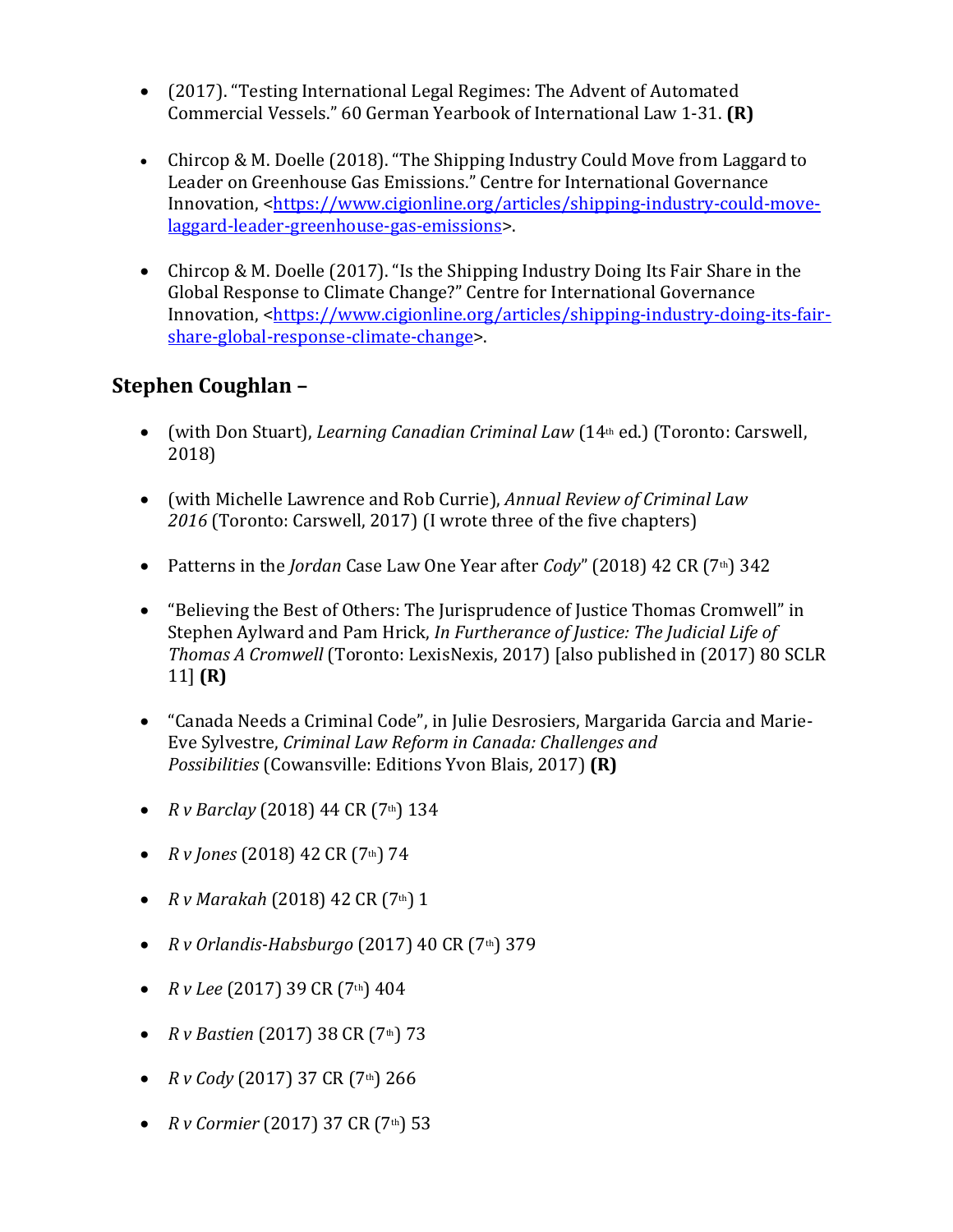- *R v Lavallee* (2017) 36 CR (7<sup>th</sup>) 176
- *R v Ricciardi* (2017) 36 CR (7<sup>th</sup>) 338
- *R v Patrick* (2017) 35 CR (7<sup>th</sup>) 59

#### **Elaine Craig –**

- *Putting Trials on Trial: Sexual Assault and the Failure of the Legal Profession*  (Montreal: McGill-Queens University Press, 2018). **(R)**
- "Women and Gun Control" a Review of Amanda Dale, "Gun Control and Women's Rights in Context: Reflections of the Applicant on Barbra Schlifer Commemorative Clinic v. Canada" (2017) 13 J.L. & Equal. 61 (2018).

# **Robert Currie –**

- (with Steve Coughlan and Michelle Lawrence) *Annual Review of Criminal Law 2016* (Toronto: Carswell, 2017)
- "Showing Them How It's Done: Justice Cromwell's International Law Jurisprudence" in Stephen Aylward & Pam Hrick, eds., *In Furtherance of Justice: The Judicial Life of Thomas A. Cromwell* (Toronto: LexisNexis Canada, 2017), 359-374 (also published as (2017) 80 Sup. Ct. L. Rep. 359)
- "Cross-Border Evidence Gathering in Transnational Crime Cases: Is the *Microsoft Ireland* Case the 'Next Frontier'?" [2016] 54 CANADIAN YEARBOOK OF INTERNATIONAL LAW 63 **(R)**
- *Amicus Curiae Observations on the "Prosecution's Request for a Ruling on Jurisdiction Under Article 19(3) of the Statute"*, Case No. ICC-RoC46(3)- (18 June 2018) (Codrafter (with Fannie Lafontaine and Amanda Ghahremani) and signatory)
- Op-ed: "Currie: Repatriate Hassan Diab and Reform Our Unbalanced Extradition Law", *Ottawa Citizen*, 27 July 2017 (appeared in both print and online)

# **Richard Devlin –**

• *Lawyers' Ethics and Professional Responsibility*, 3d., [Co-editor with A. Woolley et al.] (Toronto: LexisNexis, 2017).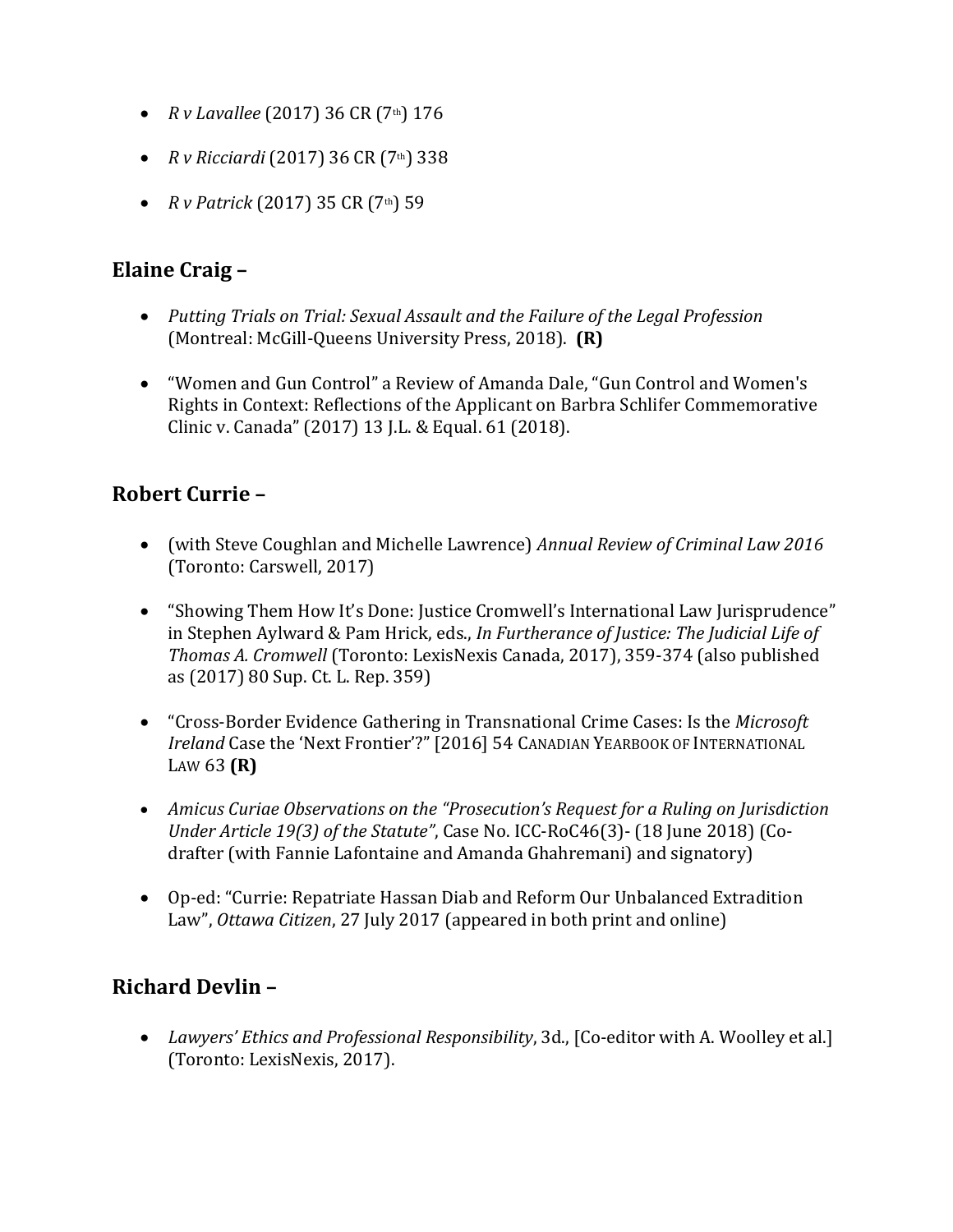- "Dirty Laundry: Judicial Appointments in Canada" in Hugh Corder and Jan Van Zyl Smit, eds., *Securing Judicial Independence: The Role of Commissions in Selecting Judges in the Commonwealth* (Cape Town: Siber Ink, 2017) 1-38. **(R)**
- "The Art and Craft of Judicial Decision-making: An Essay for Justice Marc Rosenberg" in B. Berger, E. Cunliffe and J. Stribopoulous, eds., *To Ensure that Justice is Done: Essays in Memory of Marc Rosenberg* (Toronto: Carswell, 2017) 279-303. **(R)**
- "The Lawyer Client Relationship" in A. Woolley et al. eds., *Lawyers' Ethics and Professional Responsibility* (3d).
- "Judge's Ethics, Lawyer's Dilemmas" in A. Woolley et al., eds., *Lawyers' Ethics and Professional Responsibility* (3d) [with Adam Dodek].
- "Regulating Lawyers: North American Perspectives and Problematics" (2017) 50(3) The International Lawyer 401-407. **(R)**
- "Guest Editorial: The Ethics of Judicial Appointments" (2017) 20 Legal Ethics 1-2 [with Reid Mortensen].
- "Judicial Appointments: The Achilles Heel of the Canadian Judiciary" (2017) 20 Legal Ethics 43-63 [with Adam Dodek]. **(R)**

#### **Meinhard Doelle –**

- "The Bilcon NAFTA Tribunal: A Clash of Investor Protection and Sustainability-Based Environmental Assessments", (2017) Key Developments in Environmental Law 99-123 **(R)**
- (co-editor), *The Paris Climate Agreement: Analysis and Commentary* (Oxford, Oxford University Press, 2017).
- "Chapter 22: Assessment of Strength and Weaknesses" in Klein, Daniel, Pia Carazo, Meinhard Doelle, Jane Bulmer, Andrew Higham, eds, *The Paris Climate Agreement: Analysis and Commentary* (Oxford, Oxford University Press, 2017), 375-388.
- (with Jane Bulmer and Daniel Klein) "Chapter 3: Negotiating History of the Paris Agreement", in Klein, Daniel, Pia Carazo, Meinhard Doelle, Jane Bulmer, Andrew Higham, eds, *The Paris Climate Agreement: Analysis and Commentary* (Oxford, Oxford University Press, 2017) 50-73.
- (with Bob Gibson and Karine Peloffy), "The Paris to Projects Research Initiative: Key considerations for the Strategic Assessment of Climate Commitment Implications" (discussion paper funded and released by the Metcalf Foundation, April 2018)
- [Initial Views on Key Regulations under the Proposed IAA,](https://blogs.dal.ca/melaw/wp-admin/post.php?post=481&action=edit) June 2, 2018, MELAW Blog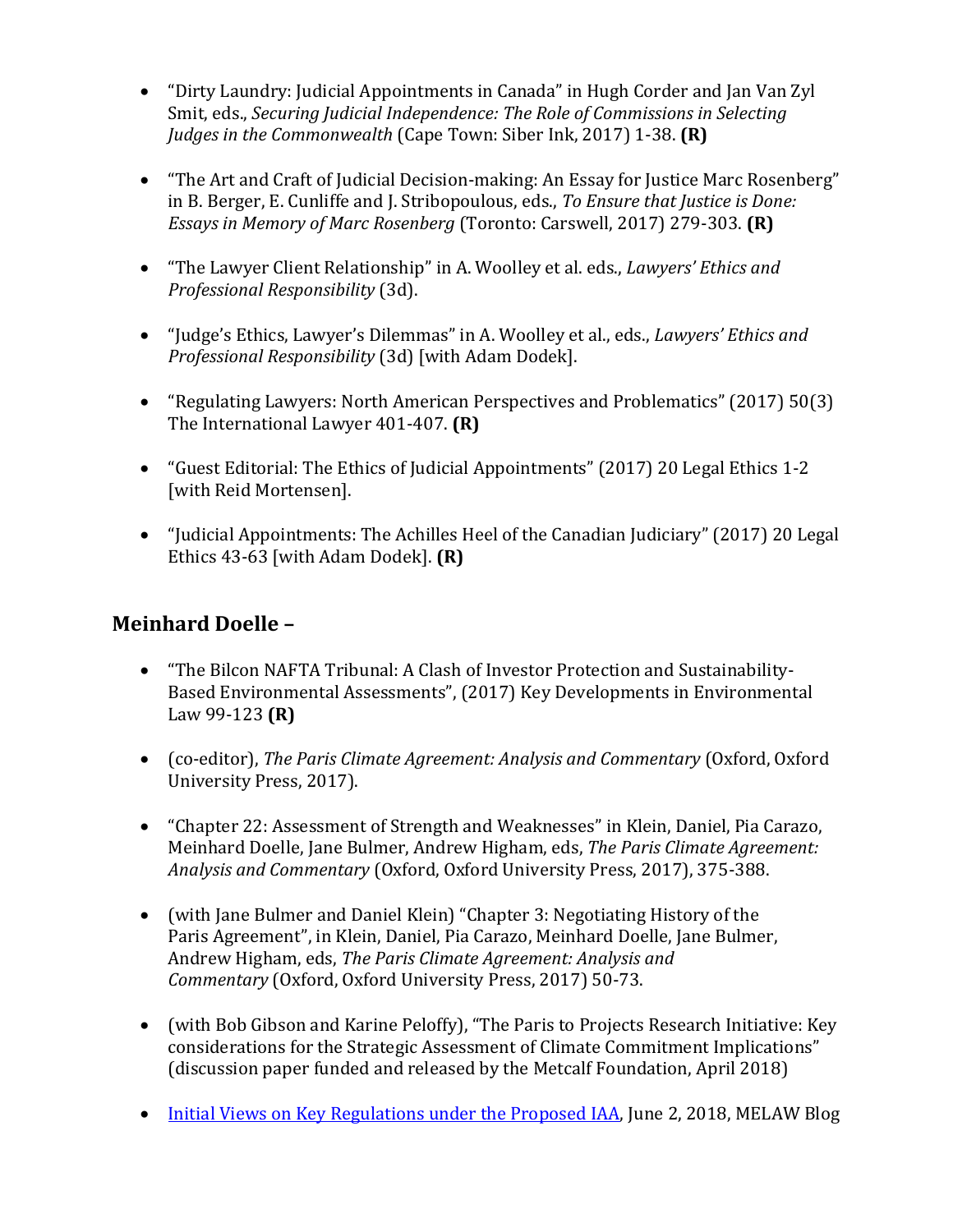- [The Proposed Impact Assessment Act in Bill C-69: Selected Amendments,](https://blogs.dal.ca/melaw/wp-admin/post.php?post=476&action=edit) April 25, 2018, MELAW Blog
- [Learning Oriented Impact Assessment under the Proposed Federal Impact](https://blogs.dal.ca/melaw/wp-admin/post.php?post=458&action=edit)  [Assessment Act \(IAA\),](https://blogs.dal.ca/melaw/wp-admin/post.php?post=458&action=edit) March 23, MELAW Blog
- Post-Assessment Approval (Follow-up) Processes under the Proposed Federal [Impact Assessment Act \(IAA\),](https://blogs.dal.ca/melaw/wp-admin/post.php?post=451&action=edit) March 18, 2018, MELAW Blog
- [Jurisdictional Cooperation under the Proposed Federal Impact Assessment Act](https://blogs.dal.ca/melaw/wp-admin/post.php?post=431&action=edit)  [\(IAA\),](https://blogs.dal.ca/melaw/wp-admin/post.php?post=431&action=edit) March 10, 2018, MELAW Blog
- [Panel Reviews under the Proposed Federal Impact Assessment Act \(IAA\),](https://blogs.dal.ca/melaw/wp-admin/post.php?post=417&action=edit) March 4, 2018, MELAW Blog
- Regional & Strategic Assessments in the Proposed Federal Impact Assessment Act [\(IAA\),](https://blogs.dal.ca/melaw/wp-admin/post.php?post=401&action=edit) February 25, 2018, MELAW Blog
- [Meaningful Public Participation in the Proposed Federal Impact Assessment Act](https://blogs.dal.ca/melaw/wp-admin/post.php?post=393&action=edit)  [\(IAA\),](https://blogs.dal.ca/melaw/wp-admin/post.php?post=393&action=edit) February 23, 2018, MELAW Blog
- [Bill C-69: The Proposed New Federal Impact Assessment Act \(IAA\),](https://blogs.dal.ca/melaw/wp-admin/post.php?post=375&action=edit) February 9, 2018, MELAW Blog
- [Strategic Impact Assessment on Climate Change in Project and Regional IA,](https://blogs.dal.ca/melaw/wp-admin/post.php?post=358&action=edit) October 18, 2018, MELAW Blog
- [GHG Emissions from International Shipping: Tentative Signs of Progress at Recent](https://blogs.dal.ca/melaw/wp-admin/post.php?post=345&action=edit)  [IMO Meetings,](https://blogs.dal.ca/melaw/wp-admin/post.php?post=345&action=edit) September 7, 2017, MELAW Blog

# **Jocelyn Downie –**

- "Social science and humanities evidence in charter litigation: Lessons from Carter v Canada (Attorney General)" *The International Journal of Evidence & Proof* I-9.
- (with Françoise Baylis), "Where There's Smoke, There's Pfizer" in Françoise Baylis and Alice Dreger, eds., *Bioethics in Action* (Cambridge University Press, 2018) 9-31.
- Jocelyn Downie and Jennifer Chandler, "Interpreting Canada's Medical Assistance in Dying Legislation", Institute for Research on Public Policy (March 1, 2018) (available at [http://irpp.org/research-studies/interpreting-canadas-medical-assistance-in](http://irpp.org/research-studies/interpreting-canadas-medical-assistance-in-dying-maid-legislation/)[dying-maid-legislation/\)](http://irpp.org/research-studies/interpreting-canadas-medical-assistance-in-dying-maid-legislation/).
- (with Ben White, Lindy Willmott & Eliana Close), "Withholding and withdrawing potentially life-sustaining treatment: who should decide?" in Ian Freckelton ed., *Tensions and Traumas in Health Law* (Federation Press, 2017) 454-478.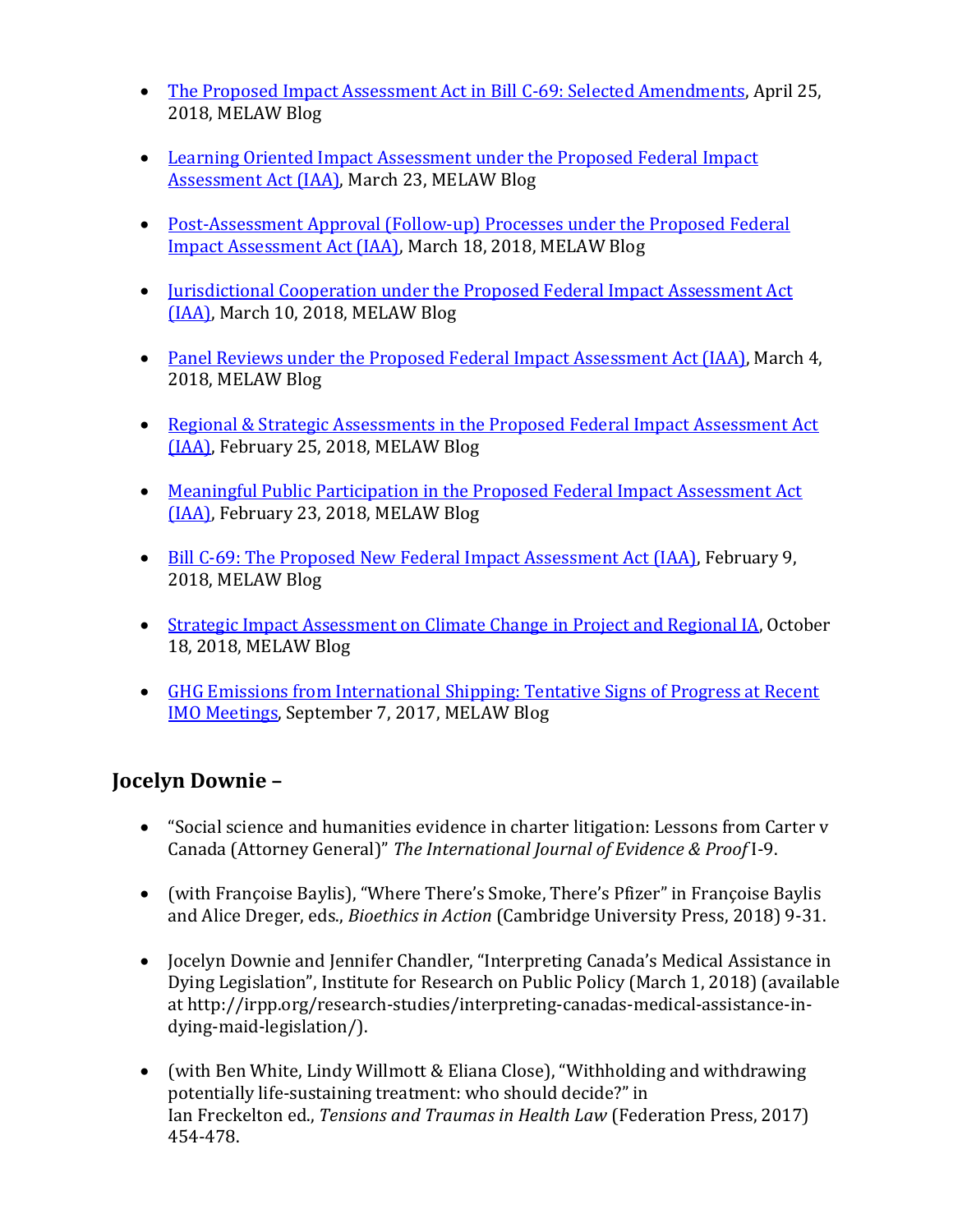- "End of Life Law and Policy in Canada" in Joanna Erdman, Erin Nelson, & Vanessa Gruben, eds., *Canadian Health Law and Policy 5th Edition* (LexisNexis Canada, 2017) 453-477.
- "An Alternative to Medical Assistance in Dying?: The Legal Status of Voluntary Stopping Eating and Drinking (VSED)" (May 30, 2018) *Canadian Journal of Bioethics* 1:2 48-58. **(R)**
- (with Gina Bravo, [Claudie Rodrigue,](http://www.pubpdf.com/search/author/Claudie+Rodrigue) [Marcel Arcand,](http://www.pubpdf.com/search/author/Marcel+Arcand) [Marie-France Dubois,](http://www.pubpdf.com/search/author/Marie-France+Dubois) [Sharon](http://www.pubpdf.com/search/author/Sharon+Kaasalainen)  [Kaasalainen,](http://www.pubpdf.com/search/author/Sharon+Kaasalainen) [Cees M. Hertogh,](http://www.pubpdf.com/search/author/Cees+M+Hertogh) [Sophie Pautex,](http://www.pubpdf.com/search/author/Sophie+Pautex) & Lieve Van den Block), "Nurses' Perspectives on Whether Medical Aid in Dying Should Be Accessible to Incompetent Patients with Dementia: Findings from a survey conducted in Quebec, Canada" (2017) *Geriatric Nursing.* Epub 2018 Jan 3. **(R)**
- (with Gina Bravo, [Claudie Rodrigue,](http://www.pubpdf.com/search/author/Claudie+Rodrigue) [Marcel Arcand,](http://www.pubpdf.com/search/author/Marcel+Arcand) [Marie-France Dubois,](http://www.pubpdf.com/search/author/Marie-France+Dubois) [Sharon](http://www.pubpdf.com/search/author/Sharon+Kaasalainen)  [Kaasalainen,](http://www.pubpdf.com/search/author/Sharon+Kaasalainen) [Cees M. Hertogh,](http://www.pubpdf.com/search/author/Cees+M+Hertogh) [Sophie Pautex,](http://www.pubpdf.com/search/author/Sophie+Pautex) & [Lieve Van den Block\)](http://www.pubpdf.com/search/author/Lieve+Van%20den%20Block), "Are Informal Caregivers of Persons with Dementia open to Extending Medical Aid in Dying to Incompetent Patients? Findings from a survey conducted in Quebec, Canada" (2017) *Alzheimer Disease & Associated Disorders.* Epub 2017 Dec 27. **(R)**
- (with Gina Bravo, Claudie Rodrigue, Vincent Thériault, Marcel Arcand, Marie-France Dubois, Sharon Kaasalainen, Cees M Hertogh, Sophie Pautex, & Lieve Van den Block), "[Should Medical Assistance in Dying Be Extended to Incompetent Patients With](http://www.researchprotocols.org/2017/11/e208)  [Dementia? Research Protocol of a Survey Among Four Groups of Stakeholders From](http://www.researchprotocols.org/2017/11/e208)  [Quebec, Canada](http://www.researchprotocols.org/2017/11/e208)" (2017) *Research Protocols* 13:6(11):e208. Epub 2017 Nov 13. **(R)**
- (with Francoise Baylis), "A Test for Freedom of Conscience under the *Canadian Charter of Rights and Freedoms*: Regulating and Litigating Conscientious Refusals in Health Care" (2017) 11:1 *McGill Journal of Law & Health* S1. **(R)**
- "Medical Assistance in Dying: Lessons for Australia from Canada" (2017) S.I.v.17.n.1 *QUT Law Review.* Reprinted in John McKenna (ed.) Queensland Legal Yearbook 2016 328-344.
- Jocelyn Downie & Jennifer Chandler, "Can we die? The seriously ill need clarity" The Conversation (23 April 2018), online: < [https://theconversation.com/can-we-die](https://theconversation.com/can-we-die-the-seriously-ill-need-clarity-94475)[the-seriously-ill-need-clarity-94475>](https://theconversation.com/can-we-die-the-seriously-ill-need-clarity-94475). Reprinted in the Halifax Chronicle Herald as "N.S. helps clarify ground rules on assisted death" (24 April 2018).
- Jocelyn Downie, "Has stopping eating and drinking become a path to assisted dying?" Policy Options (23 March 2018), online: < http://policyoptions.irpp.org/magazines/march-2018/has-stopping-eating-anddrinking-become-a-path-to-assisted-dying/>.
- Jocelyn Downie, "Hasty change to assisted dying bill a serious error" Policy Options (29 January 2018), online: <policyoptions.irpp.org/magazines/january-2018/hastychange-to-assisted-dying-bill-a-serious-error/>.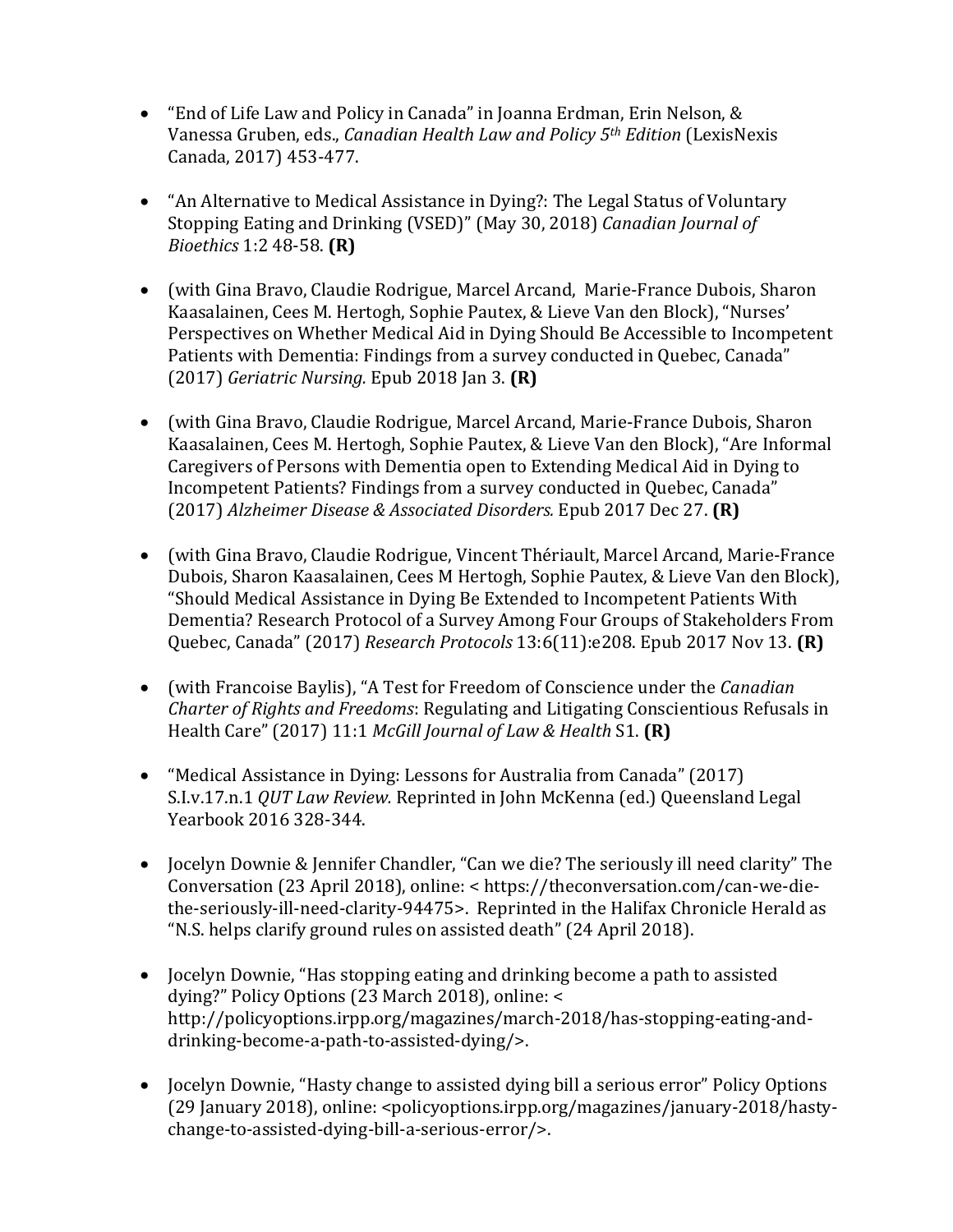- Jocelyn Downie & David A. Daniels, "Fix Flaws in Medically Assisted Dying Process," Chronicle Herald (9 January 2018), online: <thechronicleherald.ca/opinion/1535266-opinion-fix-flaws-in-medically-assisteddying-process>.
- Jocelyn Downie & Stephanie Green, "A Step Forward for Self-Administered MAID in Canada," Impact Ethics (2017), online: <impactethics.ca/2017/12/13/a-stepforward-for-self-administered-maid-in-canada/>.
- Jocelyn Downie, "An Updated but Incomplete Picture: MAiD in Canada," Impact Ethics (2017), online: <impactethics.ca/2017/10/12/an-updated-but-incompletepicture-maid-in-canada/>.
- Jocelyn Downie, "In a Nutshell II: Ontario Court Decision and MAiD," Impact Ethics (2017), online: <impactethics.ca/2017/07/28/in-a-nutshell-ii-ontario-courtdecision-maid/>

#### **Joanna Erdman –**

- Editor. Canadian Health Law and Policy, 5th ed. (Toronto: LexisNexis Canada, 2017) (with Gruben V. & Nelson E., eds.) **(R)**
- "The Study and Teaching of Canadian Health Law and Policy" in J. Erdman, V. Gruben and E. Nelson eds., Canadian Health Law and Policy, 5th ed. 1-26 (Toronto: LexisNexis Canada, 2017) **(R)**
- "Reproductive Health and Justice" in K. Benyekhlef, C. Régis and D. Weinstock eds., Save/Sauvons La Justice 80-84 (Montreal: Del Busso Éditeur, 2017) (Invited).
- "Human rights education in patient care" (2017) 38:14 Public Health Reviews, doi:10.1186/s40985-017-0061-8 **(R)**
- "The global abortion policies database: knowledge as a health intervention" (2017) British Medical Journal 359, j5098, (Invited).
- "Access to knowledge and the Global Abortion Policies Database," (2018) 142(1) International Journal of Gynecology and Obstetrics 120-124 (with Johnson BR.) (Invited).
- "Constitutionalizing Abortion Rights in Canada" (2018) 49(1) Ottawa Law Review 221-261 **(R)**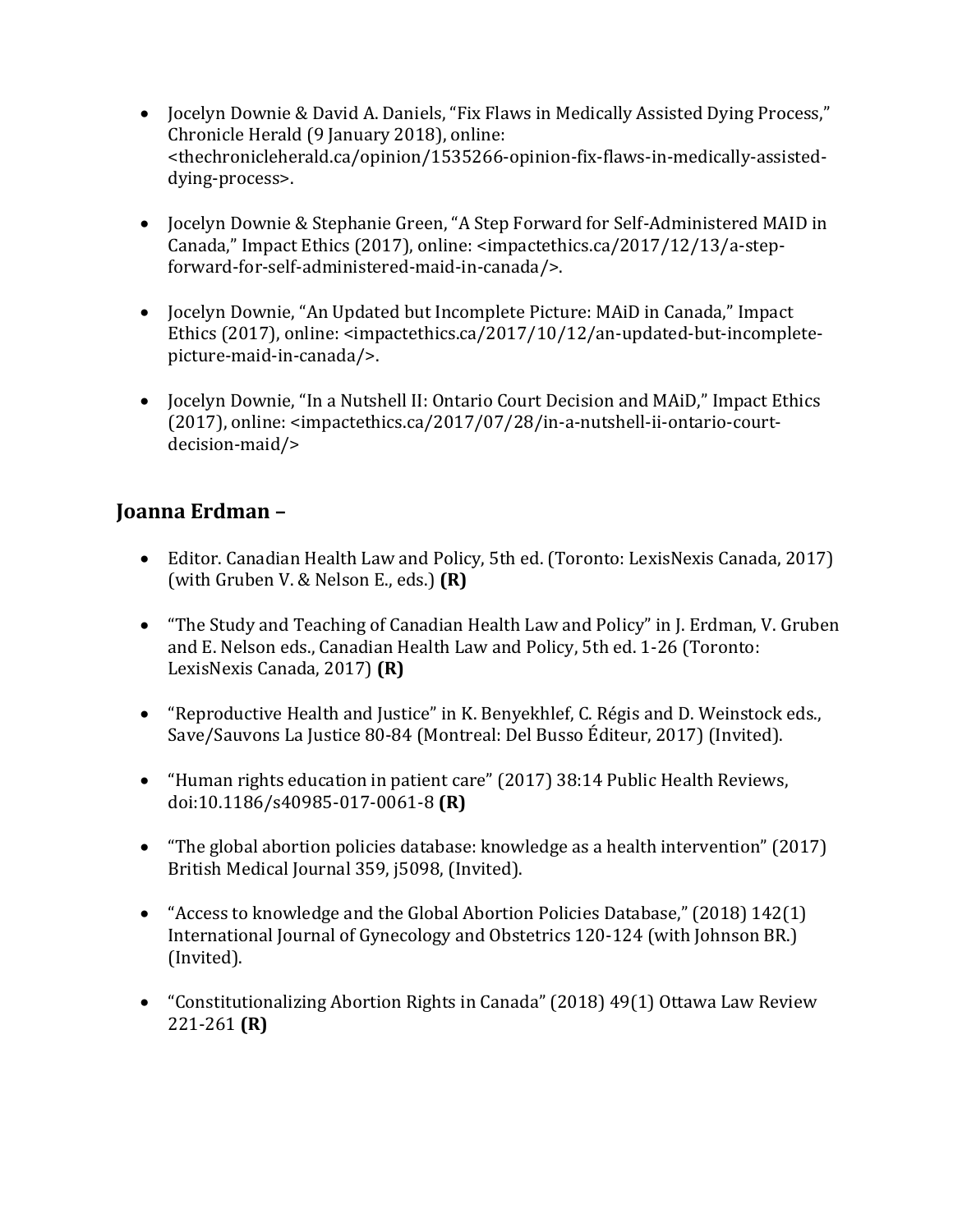#### **Elaine Gibson –**

• "Health Information: Confidentiality and Access" *Canadian Health Law and Policy* 5th edition, (Toronto: LexisNexis) 207-227.

# **Diana Ginn –**

- Halsbury's *Laws of Canada, Religious Institutions*, 2018 (This is the third re-issue of this title, the earlier ones being in 2008 and 2013.)
- "A Legal-Empirical Analysis of Substantive Review: Findings from the British Columbia Courts" (2017) 30:2 Canadian Journal of Administrative Law & Practice 175-209 [with William Lahey and Madison Veinotte]. **(R)**
- "How Has *Dunsmuir* Worked? A Legal-Empirical Analysis of Substantive Review of Administrative Decisions after *Dunsmuir v. New Brunswick*: Findings from the Courts of Nova Scotia, Quebec, Ontario and Alberta" (2017) 30:3 Canadian Journal of Administrative Law & Practice 317-349 [with William Lahey, David Constantine and Nicholas Hooper] **(R)**
- "Some Initial Thoughts on *Wilson v. Atomic Energy of Canada Ltd* and *Edmonton (City) v. Edmonton East (Capilano) Shopping Centres Ltd*" (2017) 68 University of New Brunswick Law Journal 285-311 **(R)**
- Four updates to the *Nova Scotia Real Property Practice Manual*, published by LexisNexis
- *The Interface of Law and Religion in Canada* (2017) 51.2 Canadian Journal of Canadian Studies 533-546. **(R)**
- How the Lower Courts are "doing Dunsmuir" [https://www.administrativelawmatters.com/blog/2018/01/11/the-dunsmuir-decade10](https://www.administrativelawmatters.com/blog/2018/01/11/the-dunsmuir-decade10-ans-de-dunsmuir/) [ans-de-dunsmuir/](https://www.administrativelawmatters.com/blog/2018/01/11/the-dunsmuir-decade10-ans-de-dunsmuir/)

# **Michael Hadskis –**

• Michael Hadskis, "A Critique of Canadian Jurisprudence on the Therapeutic Privilege Exception to Informed Consent", (2018) 12:1 *McGill Journal of Law and Health* 1-28. **(R)**

# **Matthew Herder –**

• Matthew Herder, "Pharmaceutical Regulation in Canada" in J. Erdman, V. Gruben, E. Nelson, eds. *Canadian Health Law & Policy* (5th ed.) LexisNexis Canada 2017.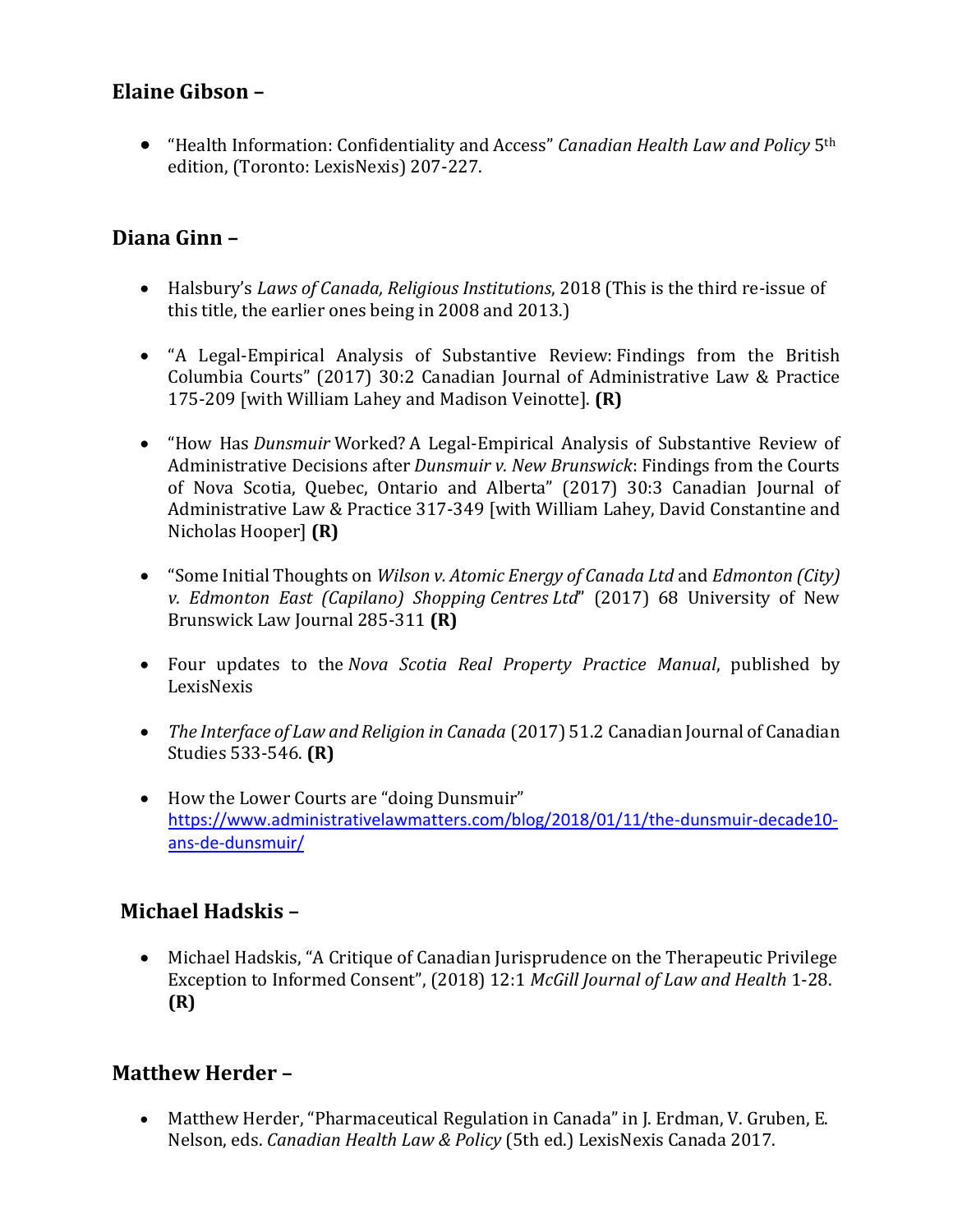- Matthew Herder, "Reviving the FDA's Authority to Publicly Explain Why New Drug Applications are Approved or Rejected" (2018) JAMA Int Med 178(18): 1013.
- Matthew Herder, "Responding to the Opioid Epidemic" April 5, 2018 <https://impactethics.ca/2018/04/05/responding-to-the-opioid-epidemic/>

# **Adelina Iftene –**

- "Employing Older Prisoner Empirical Data to Test a Novel s. 7 Charter Claim," (2017) 40:2 Dal LJ **(R)**
- "The Case for a New Compassionate Release Statutory Provision," (2017) 54:4 Alberta Law Review **(R)**

# **Archie Kaiser –**

• "Borowiec: Exploring Infanticide, 'a particularly dark corner' and Providing Another Reminder of the Need for Reforming Homicide Sentencing", (2017) 65 Criminal Law Quarterly 243-270.

# **William Lahey –**

- "A Legal-Empirical Analysis of Substantive Review: Findings from the British Columbia Courts" (2017) 30:2 Canadian Journal of Administrative Law & Practice 175-209 [with Diana Ginn and Madison Veinotte]. **(R)**
- "How Has *Dunsmuir* Worked? A Legal-Empirical Analysis of Substantive Review of Administrative Decisions after *Dunsmuir v. New Brunswick*: Findings from the Courts of Nova Scotia, Quebec, Ontario and Alberta" (2017) 30:3 *Canadian Journal of Administrative Law and Practice* 317-349. [With Diana Ginn, David Constantine and Nicholas Hooper]<sup>1</sup> **(R)**
- How the Lower Courts are "doing Dunsmuir" [https://www.administrativelawmatters.com/blog/2018/01/11/the-dunsmuir-decade10](https://www.administrativelawmatters.com/blog/2018/01/11/the-dunsmuir-decade10-ans-de-dunsmuir/) [ans-de-dunsmuir/](https://www.administrativelawmatters.com/blog/2018/01/11/the-dunsmuir-decade10-ans-de-dunsmuir/)

# **Jodi Lazare –**

• Jodi Lazare & Peter Sankoff, "What the law doesn't understand: My dog is not a couch", *The Globe and Mail* (23 March 2018)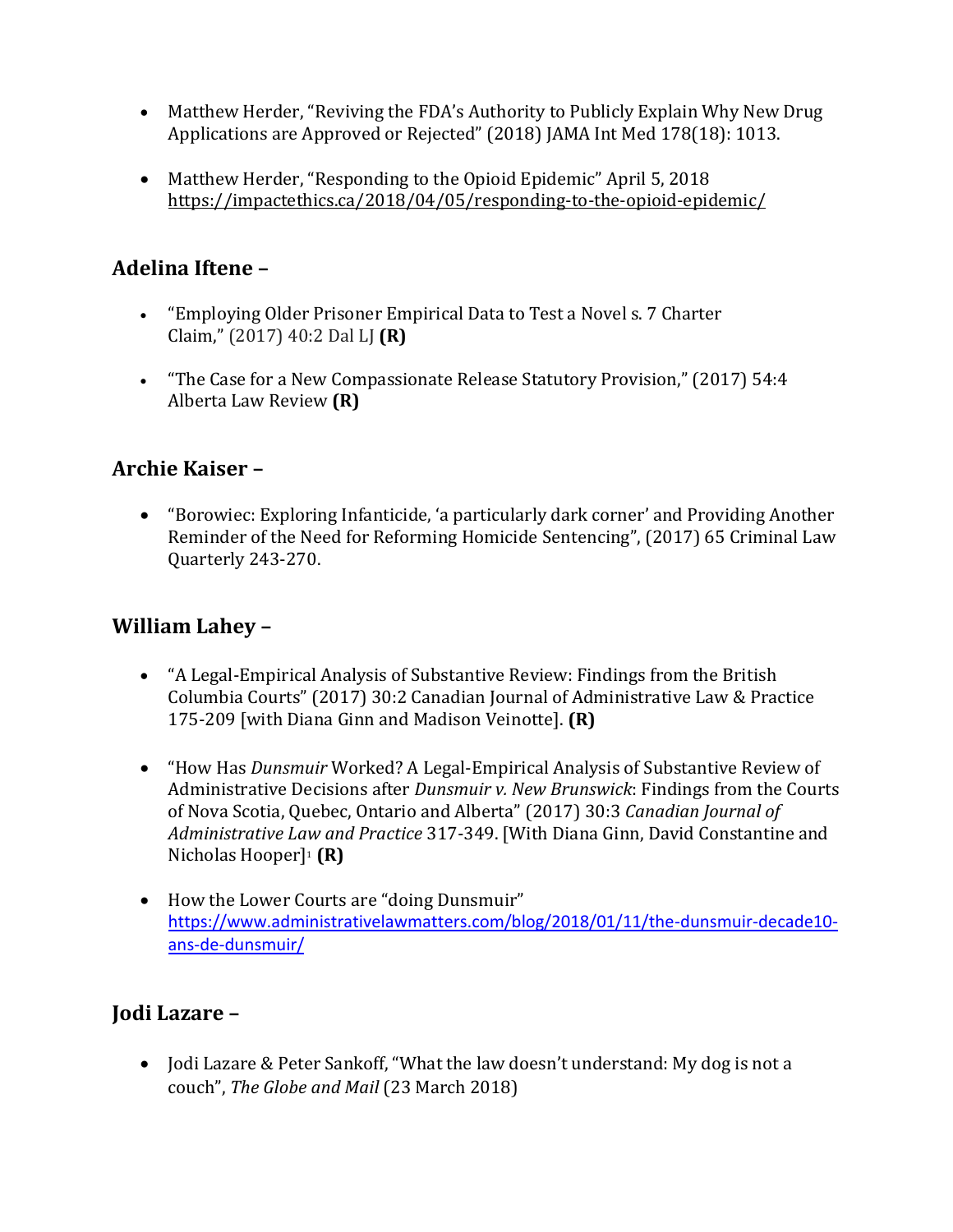• Jennifer Taylor & Jodi Lazare, ""Lessons from *Morgentaler*", *The Coast* (24 August 2017)

#### **Constance MacIntosh –**

- Constance MacIntosh, *Discussion Paper: Challenges and Successes of Select Federal Initiatives in First Nation Reserve Communities, including the Canada Labour Code, the Canadian Human Rights Act, and the National Building Code.* For Accessibility Secretariat, Income Security and Social Development Branch, Employment and Social Development Canada (March 2018).
- "Illness, Injury and Medical Deportations at the Frontier: The Canadian Legal Regime for Health Care Protections for Agricultural Migrant Workers", in Lara Khoury, Catherine Regis & Robert Kouri (Eds) *Health Law at the Frontiers* (Yvon Blais/Thomson 2018) **(R)**
- "The Governance of Indigenous Health", in Joanna Erdman, Vanessa Gruben and Erin Nelson (eds) Canadian Health Law and Policy (5th edition) LexisNexis 2017 **(R)**

#### **Naiomi Metallic –**

- "Realizing Administrative Aboriginal Law" in Administrative Law in Context, 3rd ed., Chap. 3 (Emond Publishing: Toronto, 2017) (co-authored with Janna Promislow). **(R)**
- "The Relationship between Canada and Indigenous Peoples Where are We?" in Law Society of Upper Canada Special Lectures 2017 – Canada at 150: The Charter and the Constitution (Toronto: Irwin Law, 2017)

#### **Jonathan Penney –**

- "Internet Surveillance, Regulation, and Chilling Effects Online: A Comparative Case Study", (2017) 6(2) Internet Policy Review 1 **(R)**
- "Planet Netsweeper", Citizen Lab Research Report No. 2018-3, Citizen Lab, Munk School of Global Affairs and Public Policy, University of Toronto, 2018 **(R)**
- "(Mis)Conceptions about the Impact of Surveillance", Freedom to Tinker Blog, Center for Information Technology Policy, Princeton University, February 14, 2018
- "Children and Cyberwar: Victimization and Protection" in Dustin Johnson, ed, *Allons-Y: Theory Into Action*, vol 2 (Halifax: The Roméo Dallaire Child Soldiers Initiative, August 2017).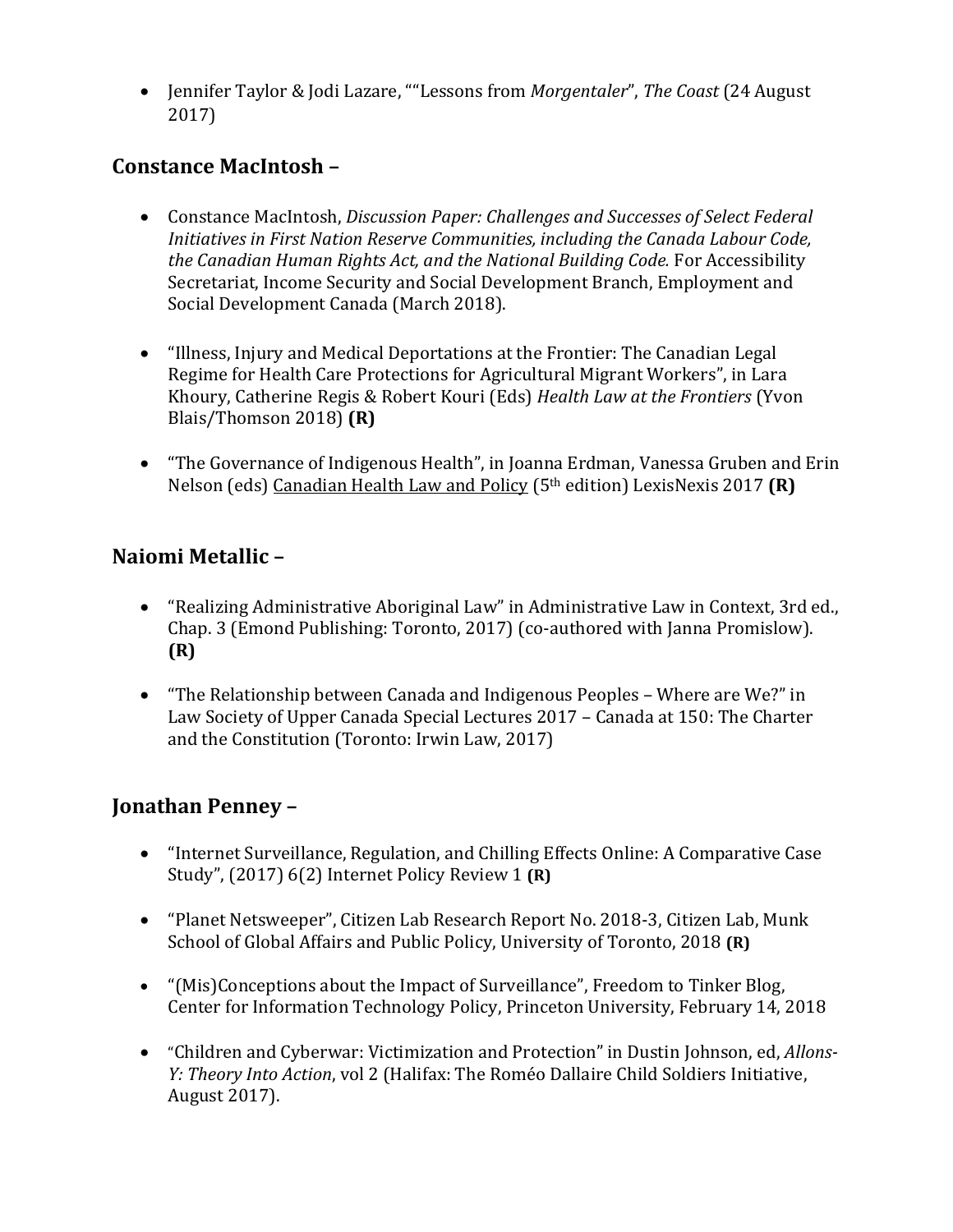- "Cyber-Harassment Laws and Online Speech" Medium Blog, Berkman Klein Center for Internet and Society, (Aug 15 2017)
- "Can Cyber-Harassment Laws Encourage Online Speech?" in *Harmful Speech Online: At the Intersection of Algorithms and Human Behavior*, Berkman Klein Center Research Publication/Report, Berkman Klein Center for Internet & Society, Harvard University, 2017 (**R**)
- "Whose Speech Is Chilled by Surveillance?" Slate Magazine, July 11, 2017

#### **Leonard Rotman –**

- ABORIGINAL LEGAL ISSUES: CASES, MATERIALS & COMMENTARY, 5TH ED., (Toronto: LexisNexis, 2018) (with John J. Borrows).
- "Understanding Fiduciary Duties and Relationship Fiduciarity" (2017) McGill LJ 975- 1042. **(R)**
- *"*Justice Cromwell and Fiduciary Duties: Placing Law into Context" in Stephen Aylward and Pam Hrick eds. In Furtherance of Justice: The Judicial Life of Thomas A. Cromwell, (Toronto: LexisNexis, 2017), 263-307. \*\*also published in [2017] 80 SCLR(2d) 263- 307

# **Phillip Saunders –**

- P. Saunders, "Management and Enforcement Challenges for Highly Migratory Species: The Case of Atlantic Bluefin Tuna", 2018, Canadian Institute of Resources Law online at: [https://cirl.ca/files/cirl/saunders-bluefin-tuna\\_eng.pdf](https://cirl.ca/files/cirl/saunders-bluefin-tuna_eng.pdf)
- "Navigating a Sea of Data: Geoinformatics for law enforcement at sea", in D Bartlett & L Celliers, eds, *Geoinformatics for Marine and Coastal Management* (2016, CRC Press - Taylor and Francis) 203-222
- (with Marcus Haward) "Politics, Science, and Species Protection Law: A Comparative Consideration of Southern and Atlantic Bluefin Tuna" (2016) 47 *Ocean Development & International Law* 348.
- (with Meinhard Doelle) "Aquaculture Governance in Canada: A Patchwork of Approaches", in N. Bankes, I. Dahl & D.L. VanderZwaag, eds, *Aquaculture Law and Policy: Global, Regional and National Perspectives* (2016 Edward Elgar, UK) 183-212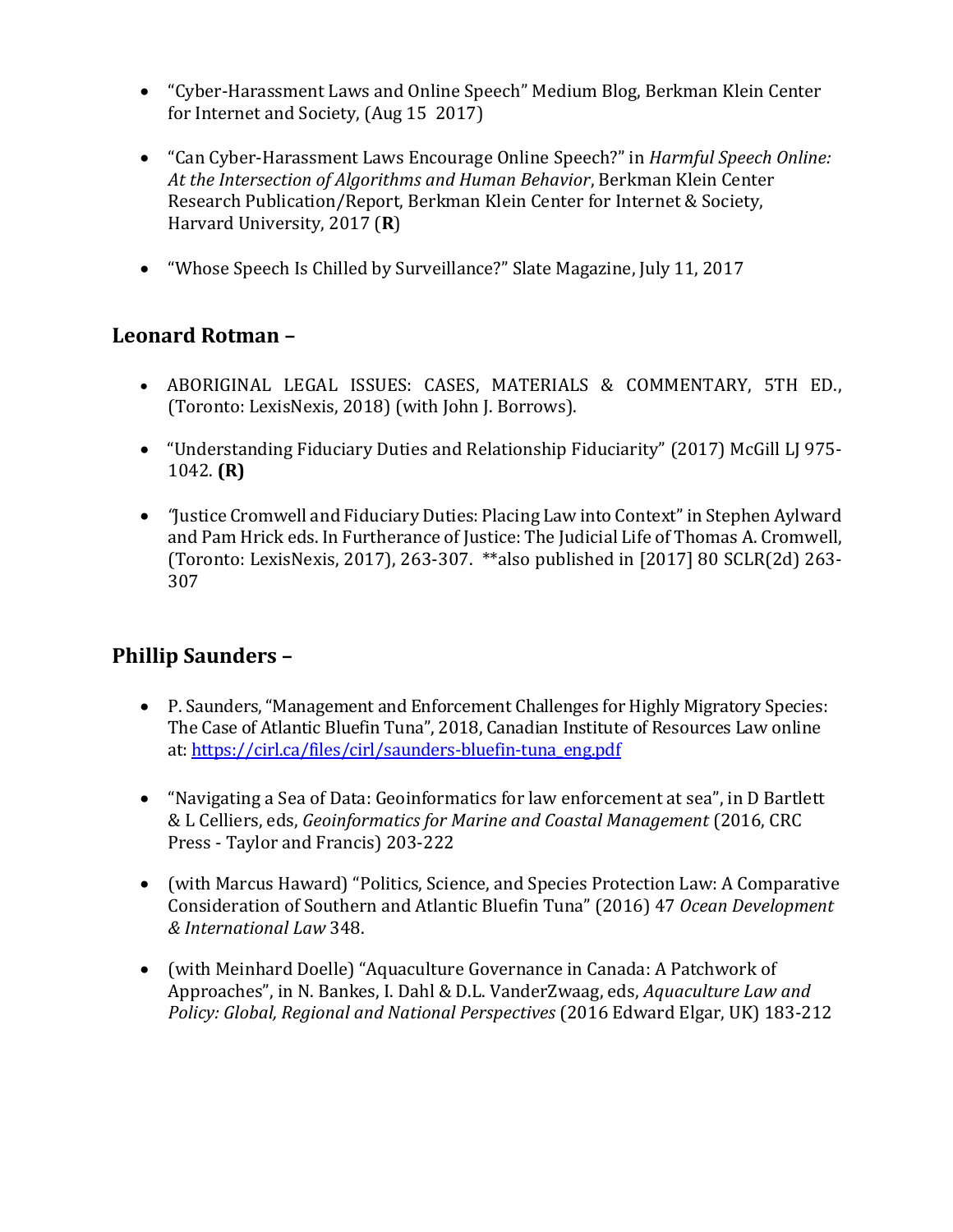#### **Sara Seck –**

- (with Neil Craik, Cameron SG Jefferies, & Timothy Stephens, editors), *Global Environmental Change and Innovation in International Law* (Cambridge University Press, June 2018).
- (with Cameron SG Jefferies, and Tim Stephens), "International Law, Innovation, and Environmental Change in the Anthropocene" in Neil Craik, Cameron SG Jefferies, Sara L Seck & Timothy Stephens, (editors), *Global Environmental Change and Innovation in International Law* (Cambridge University Press, 2018) 1-18.
- (with Neil Craik), "Conclusions: The Value of an Innovation Framework for International Law" in Neil Craik, Cameron SG Jefferies, Sara L Seck & Timothy Stephens, (editors), *Global Environmental Change and Innovation in International Law* (Cambridge University Press, 2018) 315-328.
- (with Motoko Aizawa and Daniela dos Santos), "Financing Human Rights Due Diligence in Mining Projects", in Sumit K Lodhia, ed, *Mining and Sustainable Development: Current Issues*, (Routledge, 2018) 99-122. **(R)**
- "Lessons for the Treaty Process from the International Law Commission and International Environmental Law" in Jernej Letnar Černičand Nicolás Carrillo-Santarelli, eds, *The Future of Business and Human Rights: Theoretical and Practical Considerations for a UN Treaty,* (Intersentia, 2018) 273-298. **(R)**
- "Indigenous Rights, Environmental Rights, or Stakeholder Engagement? Comparing IFC and OECD Approaches to the Implementation of the Business Responsibility to Respect Human Rights" (2016) 12:1 *McGill Journal of Sustainable Development Law* 48-91. **(R)**
- Blog, "Reflections on Business, Human Rights, the Environment, and Climate Justice (December 4, 2017), Dalhousie Environmental Law News: [https://blogs.dal.ca/melaw/2017/12/04/reflections-on-business-human-rights](https://blogs.dal.ca/melaw/2017/12/04/reflections-on-business-human-rights-the-environment-and-climate-justice-december-4-2017/)[the-environment-and-climate-justice-december-4-2017/](https://blogs.dal.ca/melaw/2017/12/04/reflections-on-business-human-rights-the-environment-and-climate-justice-december-4-2017/)

#### **Rollie Thompson –**

- "The Retreat from 'Least Intrusive Intervention' in Canadian Child Protection Law" (2018), 37 Can.Fam.L.Q. 99-120.
- "What's Past Parenting is Prologue: Past Parenting Evidence in Ontario" in Ontario Court of Justice, Annual Family Law Seminar, Ottawa, September 14, 2017 (a revised version is to be published in the Can.Fam.L.Q.)
- "The Year in Spousal Support: Appeals, Material Changes and More" in Law Society of Ontario, 12th Annual Family Law Summit, Toronto, April 9-10, 2018.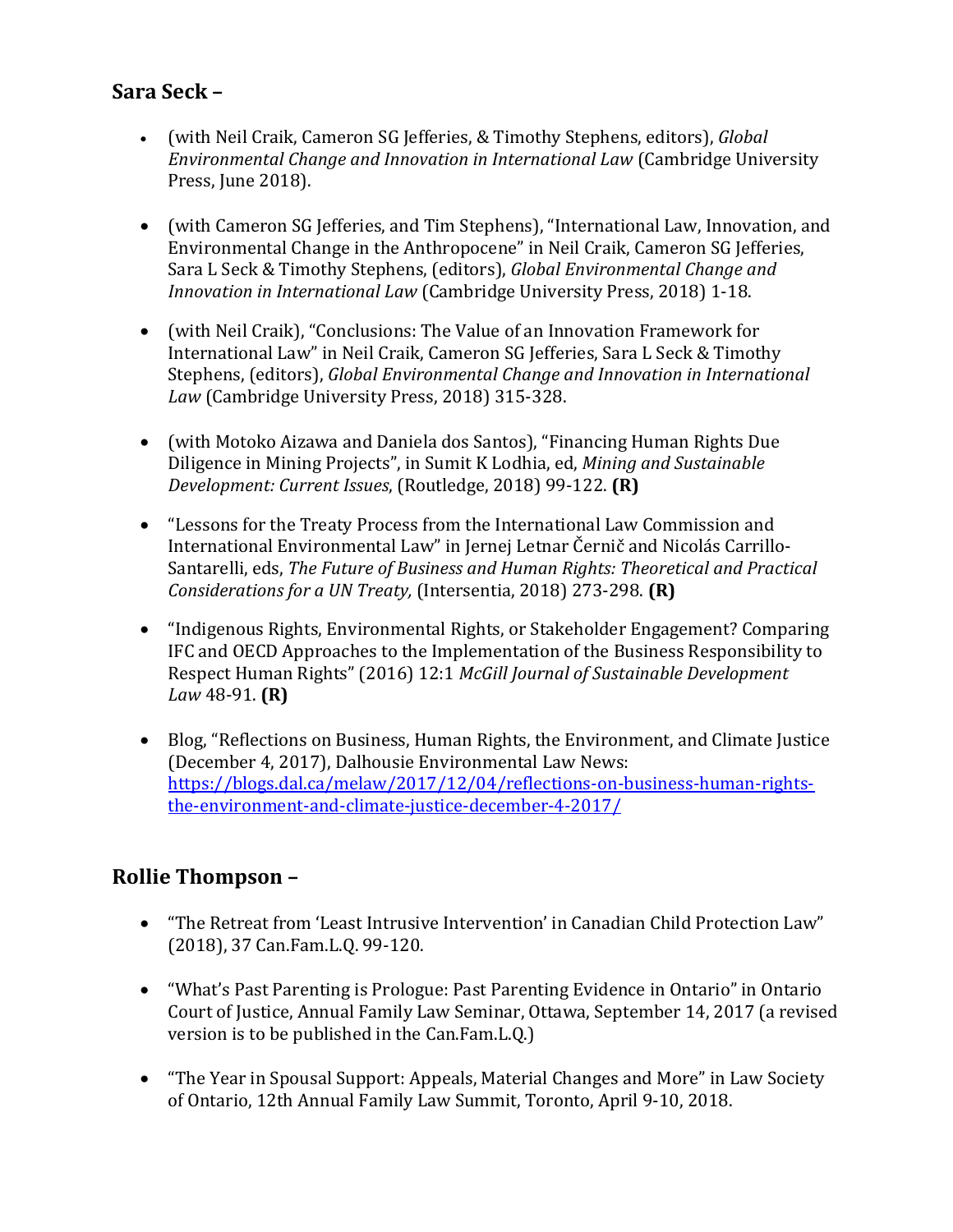- Editor, Nova Scotia Civil Procedure Rules, 2nd ed. (LexisNexis, looseleaf), Issues 36, 37, 38, 39,40 and 41.
- "Evidence" in Nova Scotia Barristers' Society, 2018 Bar Review Materials (May 2018).

# **David VanderZwaag –**

- "Sustaining Transboundary Fisheries: International Coordinates, Sea of Challenges" in Clive Schofield, Young Kil Park and Leonardo Bernard (eds), East China Sea: How to Build Confidence and Promote Cooperation (Busan, South Korea: Korea Maritime Institute, 2017) 111-130.
- "Arctic Ocean Governance: Shifting Seascapes, Hazy Horizons" in Osamu Inagaki and Akiho Shibata (eds), Emerging Arctic Legal Orders in Science, Environment and the Ocean (Tokyo: Toshindo Publishing, 2018) Chapter 2 (in Japanese).
- "Governance of the Arctic Ocean beyond National Jurisdiction: Cooperative Currents, Restless Sea" in Harry N Scheiber, Nilufer Oral and Moon-Sang Kwon (eds), Ocean Law Debates: The 50 Year Legacy and Emerging Issues for the Years Ahead (Leiden: Brill/Martinus Nijhoff, 2018) 401-418.
- (with RJ Lennox, K Aarestrup, SJ Cooke, PD Cowley, ZD Deng, AT Fisk, RG Harcourt, M Heupel, SG Hinch, KN Holland, NE Hussey, SJ Iverson, ST Kessel, JF Focik, MC Lucas, J Mills Flemming, VM Nguyen, MJW Stokesbury, S Vagle, FG Whoriskey, N Young), "Envisioning the Future of Aquatic Animal Tracking: Technology, Science, and Application" (2017) 67: 10 BioScience 884 **(R)**

#### **Sheila Wildeman –**

- "Making Sense of Reasonableness" in Colleen Flood & Lorne Sossin, eds., Administrative Law In Context, 3rd ed (Emond Montgomery, 2017). (approx. 85% rewritten from previous edition).
- "Administrative Law" Bar Review Materials (Nova Scotia Barristers' Society, May 2018.
- Sheila Wildeman, "The road to Dunsmuir or, on re-reading administrative law's bumpy kinky chain novel in the fading light of 'a culture of justification'" (Dunsmuir Symposium - blog (on Leonid Sirota's blog, *Double Aspect*, Feb 26, 2018).
- Sheila Wildeman, "The Other Solitary: Psychiatric Segregation Needs to End Too" (editorial, Globe and Mail, Jan 31, 2018).